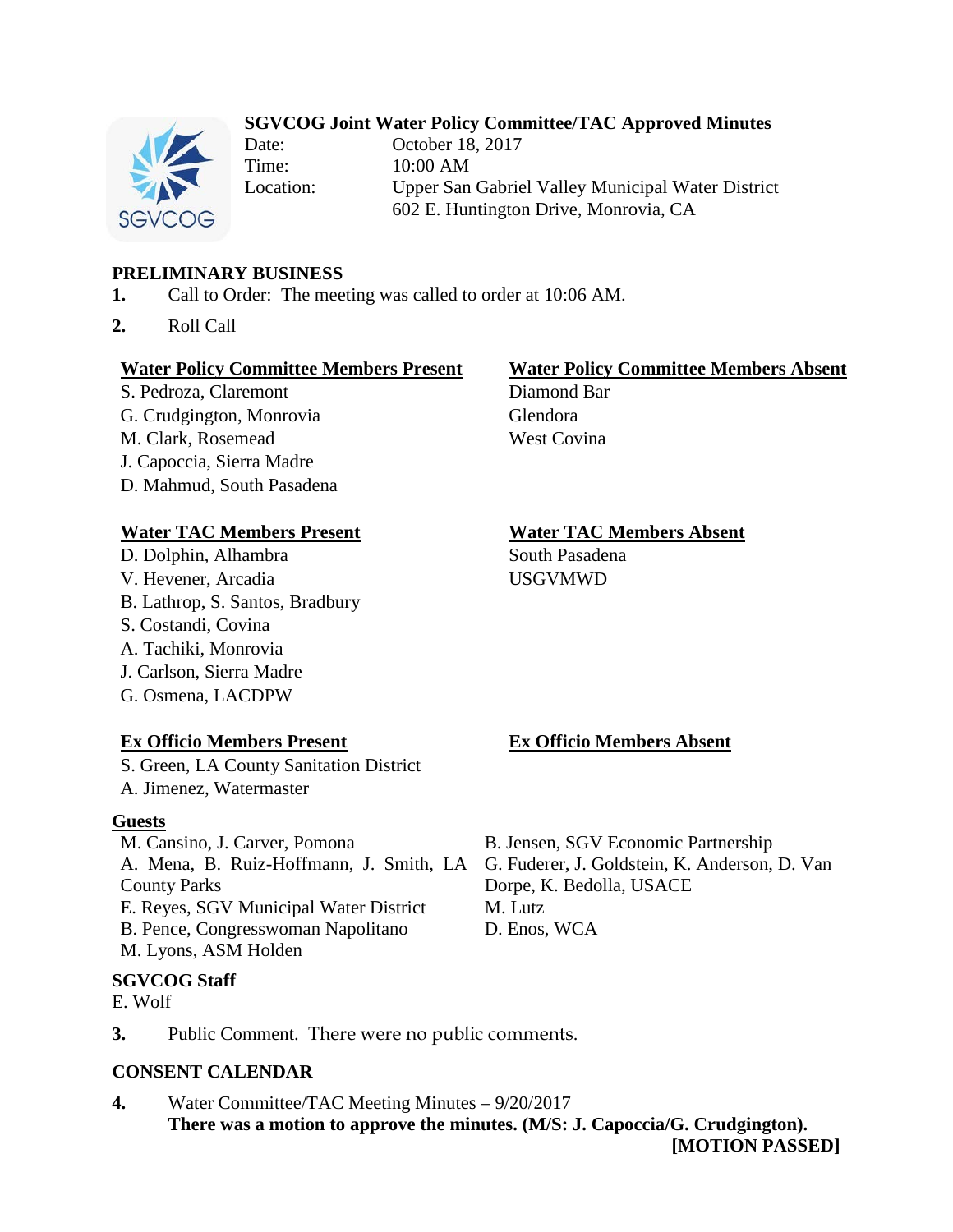| <b>AYES:</b>    | Claremont, Monrovia, Rosemead, Sierra Madre, South Pasadena, Alhambra, |
|-----------------|------------------------------------------------------------------------|
|                 | Arcadia, Bradbury, Covina, LACDPW, SGVMWD                              |
| <b>NOES:</b>    |                                                                        |
| <b>ABSTAIN:</b> |                                                                        |
| <b>ABSENT:</b>  | Diamond Bar, Glendora, USGVMWD                                         |

### **PRESENTATION**

**5.** Water Resilience: Presentation by Russ Bryden, LA County Department of Public Works Bryden first discussed H2O4LA, the County's water conservation education campaign. Next, he went over the outreach effort, which will consist of one-on-one interviews with key stakeholders, public workshops, surveys, and town hall-style meetings. Additionally, the County is forming a Stakeholders Advisory Group (SAC) that will include a representative from each COG, and reps from other key groups such as business, nonprofit, and labor. This group will meet to give input on the ballot measure, a parcel tax to fund an "increase in water supply and quality."

In the County's resolution establishing the proposed tax, the Board of Supervisors set the following guidelines for developing the ballot measure: planning must be collaborative, the measure must include job training, and projects must be multi-benefit. The process for developing the measure will start with County writing the first draft for review and comment by the SAC when they first meet on Nov 8<sup>th</sup>. The timeline for completion of the draft parcel tax measure for approval by the Board of Supervisors is March 2018. This allows enough time for the measure to be placed on the November 2018 ballot. Because this is a tax, government parcels are exempt and there is the option of exempting churches, private schools, hospitals, and colleges.

Bryden was invited to come back to the committee for quarterly updates.

**6.** Whittier Narrows Dam Safety: Presentation by Ms. Kathy Anderson, Project Manager for the Dam Safety Study, USACE, and Kristen Bedolla, Program Manager for Dam Safety, USACE.

Bedolla began by reviewing the Army Corps' risk management framework and then applying that to Whittier Narrows Dam, resulting in a classification category of 1, the highest risk ranking. The reason for the high assessment is due to three possibly risks: overtopping, gate failure, and piping (water seeping under the dam). During a 200-year rain event, these failures could result in 20 times greater flow from the dam than the capacity of the downstream channel, resulting in flooding in the surrounding community.

Next, Anderson discussed what the USACE is doing to mitigate the risk. Interim measures have been put in place to address a spillway gate failure, with a final solution due to be installed by November of this year. Additionally, USACE has established remote monitoring, an inspection and monitoring program, has pre-positioning materials, and has updated its Emergency Action Plan. Finally, Anderson stressed that downstream communities should take action on their own to plan for evacuations.

USACE was invited to return and give a follow up presentation once their study is complete.

# **ACTION ITEMS**

# **DISCUSSION ITEMS**

- **7.** Waters of the United States
	- Small Government Listening Session: Sept 19th

E. Wolf reported that he participated in the session and provided comments. His comments consisted of explaining the unique circumstances of the flood control system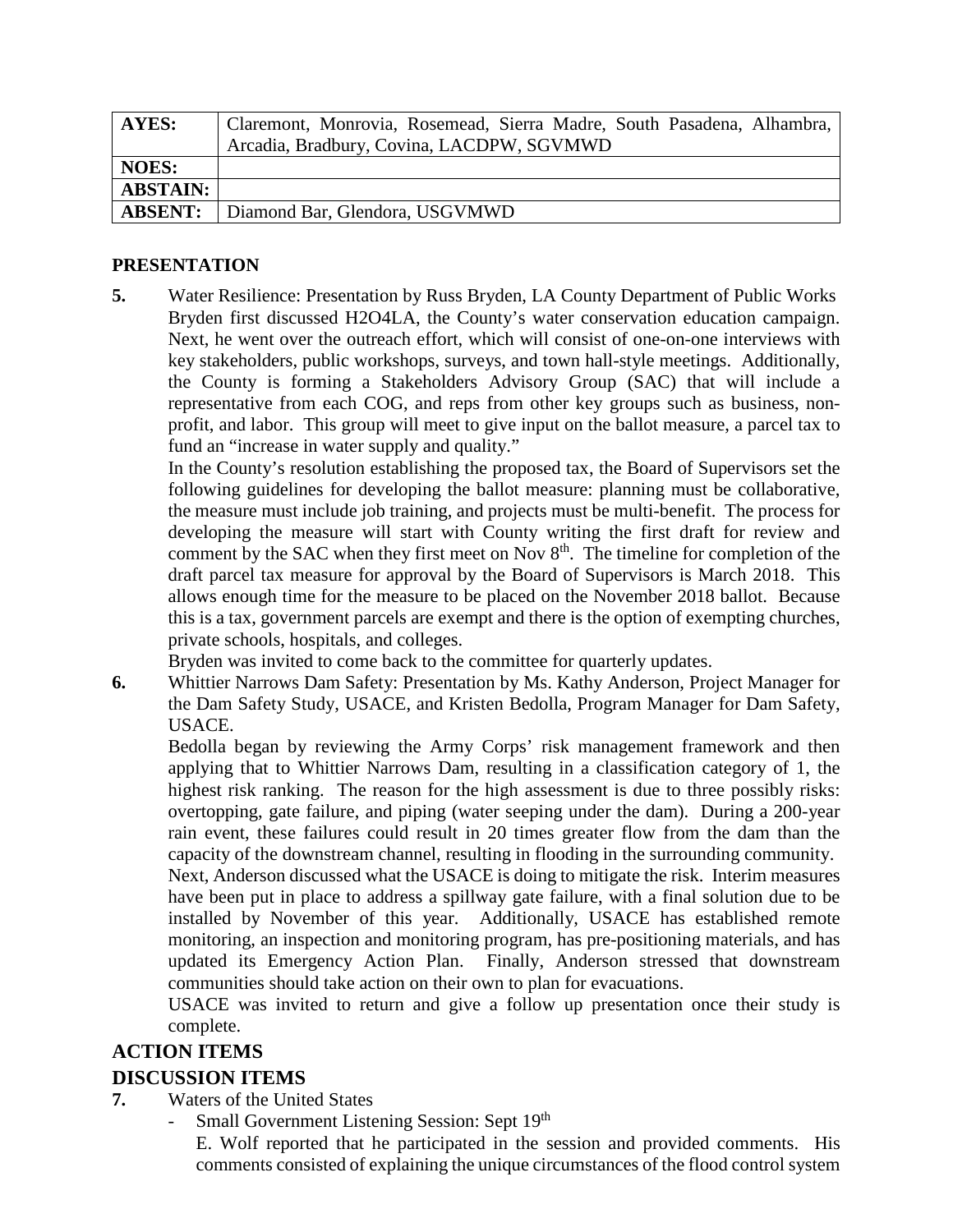in the LA area and concerns that applying WOTUS jurisdiction over the system could restrict its use for the purpose for which it was constructed.

- Stormwater Listening Session: Nov 14<sup>th</sup> Wolf also mentioned the Stormwater Listening Session on November 14<sup>th</sup>, in which he will participate as the COG's representative.
- Written Comments Due by November 28<sup>th</sup> The agenda packet included draft written comments for submission to the federal record. Wolf invited committee members to send feedback.

# **INFORMATION ITEMS**

- **8.** Legislative Updates
	- State Legislation:
		- o SB 231 (Hertzberg), SB 541 (Allen), AB 1180 (Holden), SB 5 (DeLeon), AB 1668 (Friedman), SB 589 (Hernandez), SB 633 (Portantino)

D. Mahmud went through the status of each bill paying special attention to SB 589 and SB 633. Regarding SB 589, Sen Hernandez is running for Lieutenant Governor so the COG will need to work with his staff to see if they still want to carry this bill. The COG will approach SB 633 by first working with the County to ensure we agree on the bill's language.

D. Mahmud discussed a webinar hosted by Senator Hertzberg to review how an agency might implement SB 231. Webinar speakers admitted that an agency that first tries to establish property-related stormwater fees using SB 231 as justification, will likely face lawsuit. The League of California Cities and Sen Hertzberg both said that they would help that first agency.

- o LA County Area Legislative Staff Water Group E. Wolf updated the committee on this meeting at which he introduced the COG's 2018 legislative ideas to more than 30 San Gabriel Valley legislative staffers.
- Federal Legislation:
	- o H.R. 465/2355, H.R. 2510

S. Green discussed H.R. 2510, noting that its companion bill S. 692, passed the Senate and is in the House Subcommittee on Environment for reconciliation. The bill includes integrated planning and financial capability assessment.

o House Committee on Transportation and Infrastructure

S. Green discussed this subcommittee hearing. She noted that Southern California was well represented and that committee members asked good, probing questions.

# **9.** Regulatory Updates:

There was no discussion on this item.

- **10.** Water Boards Update
	- State Board: 303(d) List: Public Hearing Oct 3<sup>rd</sup>
	- There was no report on this item.
	- Regional Board: October  $5<sup>th</sup>$  meeting G. Crudgington reported on the IIP Workshop that the Regional Board held in conjunction with its October  $5<sup>th</sup>$  meeting.
- **11.** LA County Water Update D. Mahmud followed up on R. Bryden's presentation by stating that she would recommend to the Executive Committee that the Governing Board appoint Judy Nelson as the SGVCOG representative to the Stakeholder Advisory Committee (SAC).
- **12.** Water Supply Update